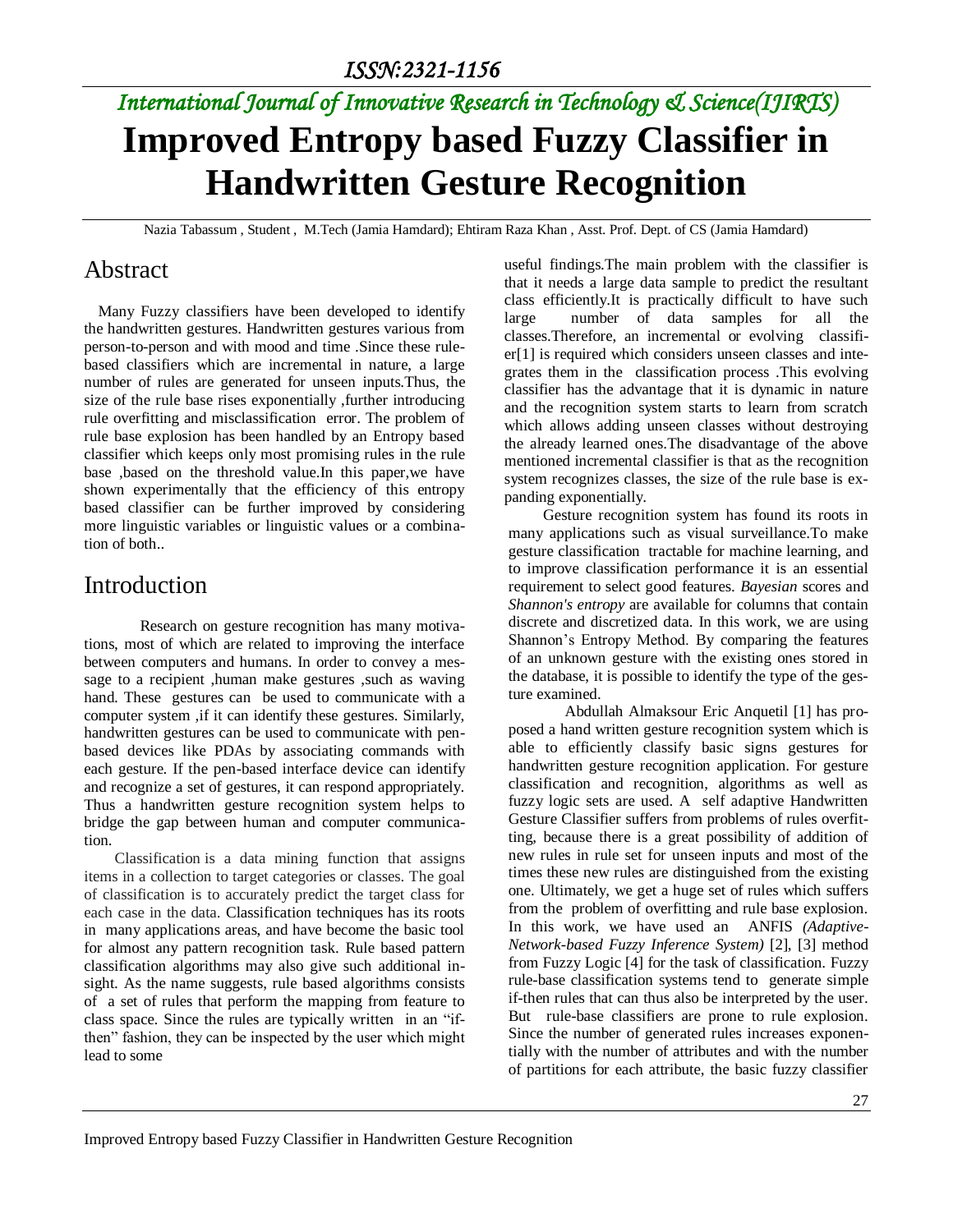## *ISSN:2321-1156*

## *International Journal of Innovative Research in Technology & Science(IJIRTS)*

suffers (as do many other approaches) from the curse of dimensionality, hence giving rule bases that contains large numbers of rules.However , it is possible to arrive at a compact yet well performing rule base through an optimisation approach

 Section 2 gives a brief description of the related work . Data collection is explained in section 3. Section 4 discusses the proposed approach and experimental results. Section 5 provides the conclusion and future work.

## Background and related work

Abdullah Almaksour [1] has built an evolving fuzzy classifier for handwritten gesture recognition system which is built from scratch and starts learning only from few data.The incremental learning algorithm is given in [15].It is specified by the following criteria :

- it should be able to learn additional information from new data
- it should not require access to the original data that is used to train the classifier
- it should preserve the previously acquired knowledge; i.e; it should not suffer from significant loss of learned knowledge.
- it should also be able to able to integrate new unseen classes that gets introduced with new data.

The presented paper combines an incremental clustering algorithm with a fuzzy adaptation method in [1], in order to learn and maintain the handwritten gesture recognition system. The self-adaptive nature of this system allows it to start its learning process with few learning data, to continuously adapt and evolve according to any new data, and to remain robust when introducing a new unseen class at any moment in the life-long learning process. The format of the fuzzy implications and the reasoning algorithm are used, for the method of identification of a system using its input-output data, as shown in [5]. The learning procedure and its architecture underlying ANFIS is presented in [6].It is a fuzzy inference system implemented in the framework of adaptive networks. Takagi-Sugeno (TS) is based on a novel learning algorithm [7] that recursively updates TS model structure and parameters.It applies new learning concept to the TS model called Evolving Takagi-Sugeno model (ETS). An online evolving fuzzy Model (efM) approach [8] to modeling non-linear dynamic systems, in which an incremental learning algorithm is used to build the rule-base. The rule-base is evolved when "new" information is available by creating a new rule or deleting an old rule depending upon the proximity and potential of the rules, and the maximum number of rules to be used in the rule-base. Various works have been done using maximum entropy approach [9], [10], [11].In [16] , a self adaptive gesture fuzzy classifier is built which uses maximum entropy model for preserving most promising rules and removing redundant rules from the rule set, based on interestingness.But , this classifier has considered only three features .As we increase the number of linguistic variables or number of linguistic values or a combination of both, the accuracy will further increase.

 In Statistical modeling, given the sample, which represents an incomplete state of knowledge about the process, the modeling problem is to parlay this knowledge into a representation of the process. After that, we can use this representation to make predictions about the future behavior about the process.

### Maximum Entropy Model

 There are different types of fuzzy information measures. A number of methods have been proposed to combine the fuzzy set theory and its application to the entropy concept for fuzzy information measurements. The entropy concept, as a relative degree of randomness, has been used to measure the fuzziness in a fuzzy set or system[17]. Let us consider a random process that produces an output value *y*, a member of a finite set *Y*. In generating y, the process may be influenced by some contextual information  $x$ , a member of a finite set *X*.

Our task is to construct a stochastic model that accurately represents the behavior of the Random process. The model is the method of estimating the conditional probability, that a given context x, the process will produce an output y. The probability that the model assigns to y in context to *x* is denoted by  $p(y|x)$ . The conditional probability distribution provided by the model is denoted by  $p(y|x)$ . We will denote by *P* the set of all conditional probability distributions. Thus a model,  $p(y|x)$  is just an element of *P*. Here, we have considered *y* as class and *x* as feature i.e.

 *y = {Snail, Right Circle, Right Arrow} x = {Time offset , Duration, Trace Points, Age Factor}*

#### Training Data

 To study the process, we observe the behavior of the Random process for some time collecting a large number of samples *(x1,y1), (x2,y2), (x3,y3)…….(xN,yN)* [12]. We can summarize the Training sample in terms of its Empirical probability distribution p~, defined by

$$
p(\mathbf{x}, \mathbf{y}) = (1/N) * number of times that (x, y) occurs in thesample \t(1)
$$

Statistics, Features and Constraints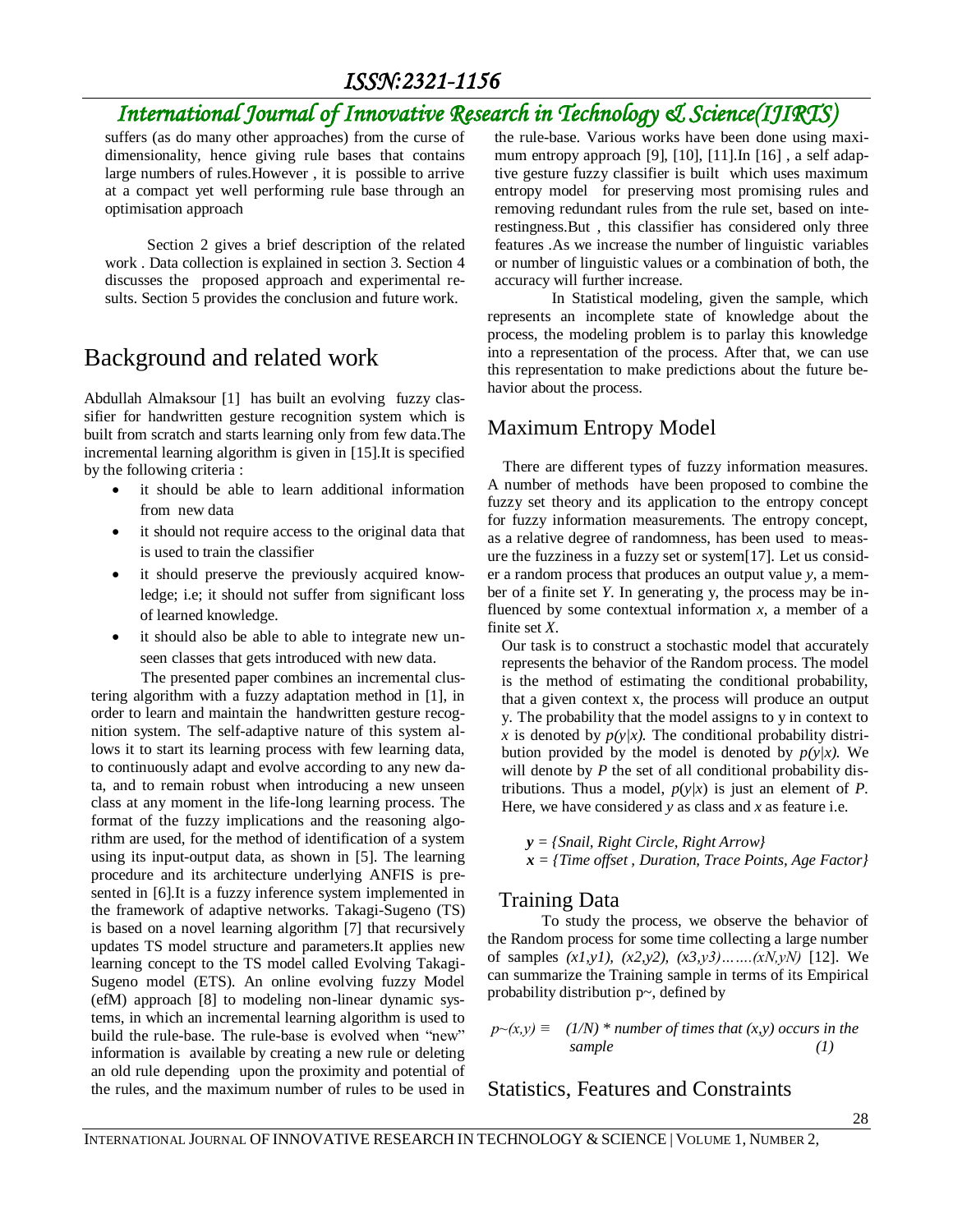*ISSN:2321-1156* 

## *International Journal of Innovative Research in Technology & Science(IJIRTS)*

 Our goal is to construct a statistical model of the process that generated the train-ing sample  $(x, y)$ . The building blocks of this model will be a set of statistics [13] of the Training sample. For example, Indicator function of a context feature *f,* 

$$
f(x,y) = \begin{cases} 1 & \text{if } y = \text{Snail and} \text{ \textit{Duration follows } \text{Very High} \\ & \\ 0 & \text{otherwise}; \end{cases}
$$
 (2)

The expected value of *f* with respect to the *empirical distribution*, is exactly the statistics we are interested in. we denote this expected value by

$$
p \sim(f) \equiv \sum_{x,y} \sim(x,y) f(x,y) \tag{3}
$$

 We call such a function, a Feature function or a Feature for short. When we discover any statistic to be useful, we can acknowledge its importance by constraining the expected value that the model assigns to the corresponding feature function *f*. The expected value of *f* with respect to the *conditional probability p (y|x).*

$$
p(f) \equiv \sum_{x,y} p(x) p(y|x) f(x,y) \tag{4}
$$

where,  $p(x)$  is the Empirical Distribution of x of the training sample. We constrain this expected value to be same as the expected value of *f* in the training sample. i.e

$$
p \sim (f) = p(f) \tag{5}
$$

We call the requirement in (2.5) as a *Constraint Equation* or *Constraint***.** On combining (2.3), (2.4) and (2.5), we get the following equation.

$$
\sum_{x,y} p\thicksim(x,y) f(x,y) \equiv \sum_{x,y} p\thicksim(x) p(y|x) f(x,y) \qquad (6)
$$

#### Maximum Entropy Principle

Given n feature functions  $f_i$ , we want  $p(y|x)$  to maximize the entropy measure

$$
H(p) \equiv -\sum_{x,y} p(x)p(y|x) f(x,y)
$$
 (7)

To select a model from a set *C*, of allowed probability distributions, choose the model *p\*ϵC* with Maximum Entropy *H (p):* 

$$
P^* = argmax H(p) \tag{8}
$$
  

$$
p^* \in C
$$

Where, It can be shown that  $p^*$  is always well defined; that is there is always a unique model *p\** with maximum entropy in any constrained set *C*.

#### Data Collection

 The SIGN-ON LINE DATABASE has been considered for the experiments. The SIGN On-Line Database contains data collected from 20 writers. The collection contains a unistroke on-line handwritten gestures that were collected on PDAs, Tablet PCs and whiteboards. The data collection was performed at the Synchromedia laboratory (ETS, Montreal, Canada) and by the Imadoc team (Irisa laboratory, Rennes, France). In total, 17 classes of gestures were collected. From [16], we can see the 17 gesture classes.Each gesture is described by a set of 21 features. The dataset and additional information on the data collection protocol can be found in [14].

### Experimental Results

 We propose an experimental setup for self adaptive gesture fuzzy classifier which uses maximum entropy principle for preserving most promising rules and removing the redundant rules from the rule set, based on interestingness. The analysis of the result is done and shown by doing the comparison between the training and checking error, before pruning g and after pruning of the rules .

#### Evaluation

 We have tested the whole database containing the 17 gestures, but here we have shown the result for the 3 gestures (for the sake of simplicity),

- Class A = *Spiral*
- Class B = *Circle Right*
- Class C = *Right Arrow*

The dataset consist of the 21 features, but among all the 21 features, we have considered 3 features; *(i) Duration (ii) Trace points (iii) Age factor iii)Time offset.*

 The main focus of our experiments is to find the performance before pruning of the rules in the beginning and the performance after pruning of the rules, on the stability and the recovery speed of the performance when introducing new unseen classes, in order to reduce the problem of overfitting and limit the database.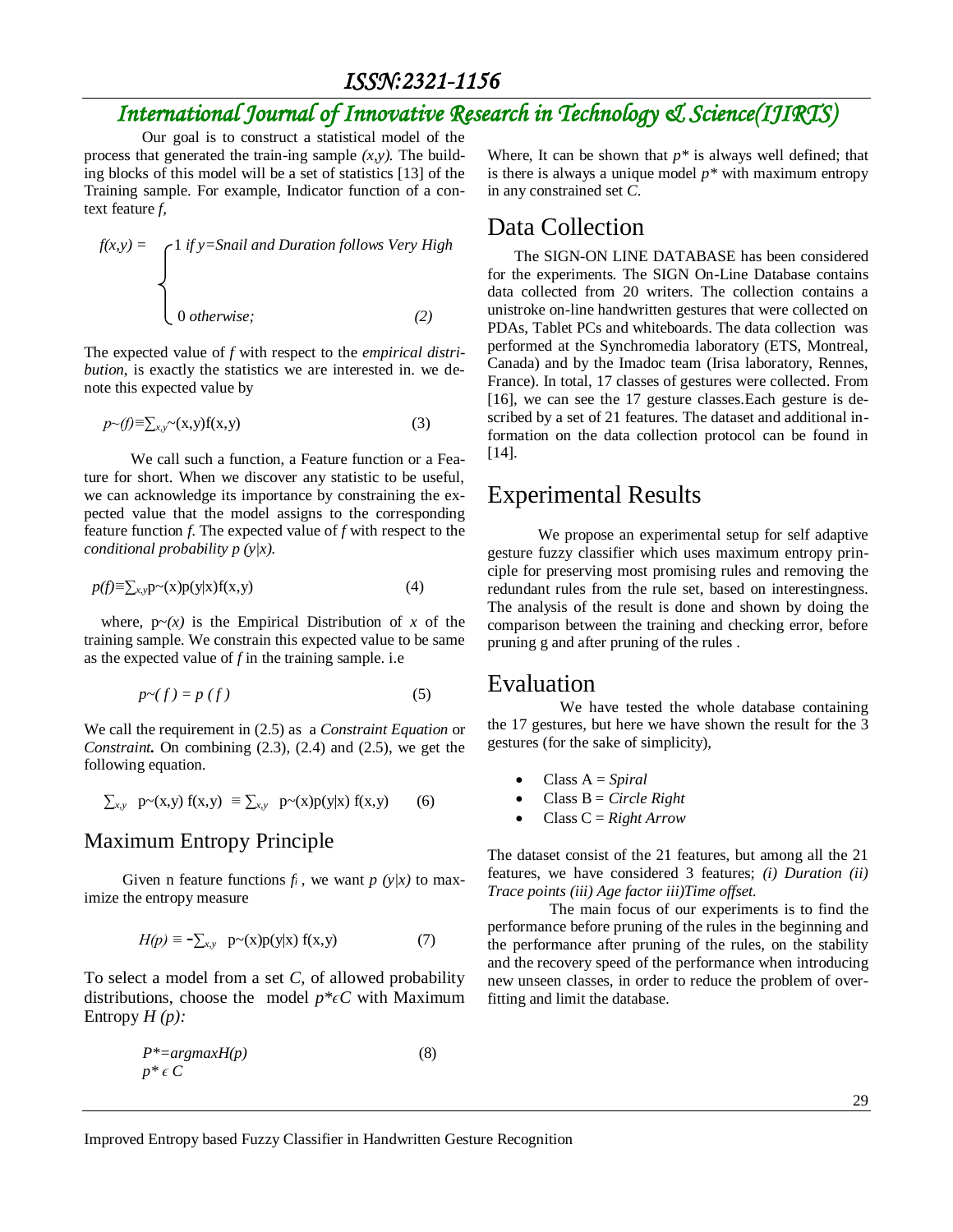## *International Journal of Innovative Research in Technology & Science(IJIRTS)*



Fig. (i) Before rule pruning



Fig. (ii) [16] After rule pruning Using centroid method considering only 3 features



Fig. (iii) After rule pruning using centroid method considering 4 features

As shown in figure (i) and (ii), it can be concluded from [16] that , before pruning the rules and after pruning of the rules (considering 3 features),the training error and checking error rate Decreases by 40%, for constant output. From fig (iii) it can be seen that the performance increases further when number of features have been increased to 4.

## Conclusion and Future Work

 In handwritten gesture recognition systems, we presented an improved fuzzy based gesture classifier which considered 4 features and used maximum entropy principle for keeping most promising rules and removing redundant rules from the rule set. Experimental results show the effectiveness of the approach with respect to reduction of overfitting, which further reduces the misclassification error, and hence limits the database. For future work, this approach can be applied to other datasets of other fields. Also, some other concepts may also be applied to compute interestingness in the fuzzy system, instead of maximum entropy.

## References

- [1] Abdullah Almaksour, Eric Anquetil, Solen Quiniou, Mohamed Cheriet, "Evolving Fuzzy Classifiers: Application to Incremental Learning of Handwritten Gesture Rec-ognition System, International Conference on Pattern Recognition, 2010
- [2] Lim Eng Aik & Yogan S/O Jayakumar, "A Study of Neuro-fuzzy System in Approxi-mation-based Problems," *MATEMATIKA*, vol. 24, no. 2, pp. 113- 130, 2008.
- [3] J.-S. R Jang, "ANFIS: Adaptive-Network-based Fuzzy Inference Systems," *IEEE Transactions on Systems, Man, and Cybernetics*, vol. 23, no. 3, pp. 665-685, May 1993.
- [4] B. C. Bedregal, A. C. R. Costa, and G. P. Dimuro, "Fuzzy rule-based hand gesture recognition," in Artificial Intelligence in Theory and Practice, pp. 285–294, Springer, 2009.
- [5] T. Takagi and M. Sugeno, "Fuzzy identification of systems and its applications to modeling and control," IEEE TSMC*,* vol. 15, no. 1, pp. 116–132, 1985.
- [6] J.-S. Jang, "Anfis: adaptive-network-based fuzzy inference system," IEEE Tr. on Sys-tems, Man and Cybernetics (Part B), vol. 23, no. 3, pp. 665–685, 1993.
- [7] P. Angelov and D. Filev, "An approach to online identification of takagi-sugeno fuzzy models," IEEE Tr. Systems, Man, and Cybernetics, vol. 34, no. 1, pp. 484–498*,* 2004
- [8] J.-C. de Barros and A. L. Dexter, "On-line identification of computationally unde-manding evolving fuzzy models," Fuzzy Sets and Systems, vol. 158, no. 18,pp. 1997–2012, 2007
- [9] A. McCallum and F. Pereira, Maximum entropy Markov models for information ex-traction and seg mentation
- [10] A. Zellnerr and R. Highfiled, "Calculation of Maxi Mum Entropy Distributions and Approximation of Marginal Posterior Distributions", Journal of Econo metrics **37**, 1988, 195–209, North Holland.
- [11] A. L. Berger, S. A. D. Pietra, V. J. D. Pietra, A